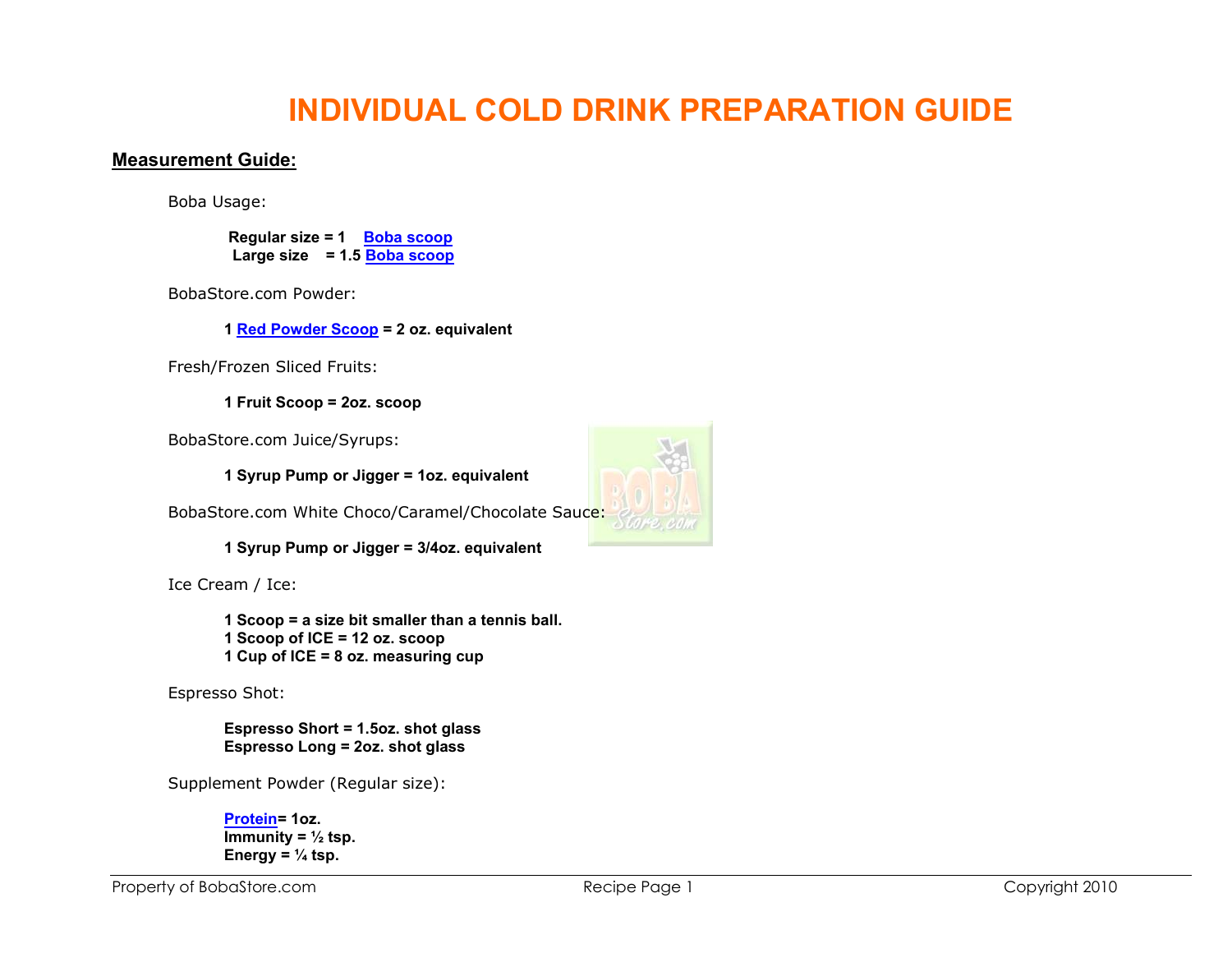### *BobaStore.com ALL-TIME FAVORITES***: (Iced)**

|                         | <b>CUP SIZE</b>          | <b>BOBA</b><br>(boba scoop) | <b>ICE</b><br>(ice scoop) | <b>FRUITS /</b><br><b>BEANS</b><br>(2 oz. fruit | <b>POWDER</b><br><b>MIX</b><br>(red scoop) | <b>LIQUID</b><br><b>SUGAR</b><br>(oz.) | <b>BATCH PRE-</b><br><b>MIX LIQUID</b><br>(oz.) | H&H<br>(oz.) | <b>DIRECTION</b>                                                                                               |
|-------------------------|--------------------------|-----------------------------|---------------------------|-------------------------------------------------|--------------------------------------------|----------------------------------------|-------------------------------------------------|--------------|----------------------------------------------------------------------------------------------------------------|
|                         |                          |                             |                           | scoop)                                          | 2 oz. scoop                                |                                        |                                                 |              |                                                                                                                |
| Tapioca Milk Tea        | 16(24) oz.<br>Cold Cup   | 1(1.5)                      | 1.5(2)                    |                                                 |                                            |                                        | 7(10)<br>Milk Tea                               |              | Milk Tea up to the cup line                                                                                    |
| BobaStore.com<br>Coffee | 16(24) oz.<br>Cold Cup   | 1(1.5)                      | 1.5(2)                    |                                                 |                                            |                                        | 7(10)<br>Coffee                                 |              | BL Coffee up to the cup<br>line                                                                                |
| Thai Milk Tea           | 16(24) oz.<br>Cold Cup   | 1(1.5)                      | 1.5(2)                    |                                                 |                                            |                                        | 4(6)<br>Thai Milk                               | 3(4)         | Thai Milk Tea up to the cup<br>line                                                                            |
| Taro Milk               | $16(24)$ oz.<br>Cold Cup | 1(1.5)                      | 1.5(2)                    |                                                 |                                            |                                        | 7(10)<br><b>Taro Milk</b>                       |              | Taro Milk up to the cup line                                                                                   |
| Honeydew Milk           | 16(24) oz.<br>Cold Cup   | 1(1.5)                      | 1.5(2)                    |                                                 | $\mathcal{L}_{\mathcal{A}}$                |                                        | 7(10)<br>Honey Dew<br>Milk                      |              | Honeydew Milk up to the<br>cup line                                                                            |
| Jasmine Milk Tea        | $16(24)$ oz.<br>Cold Cup | 1(1.5)                      | 1.5(2)                    |                                                 |                                            | 1(1.5)                                 | 5(7)<br>Green Tea                               | 2(3)         | Put 5(7) oz. of Green Tea,<br>H&H and Liquid Sugar in a<br>SHAKER then pour the tea<br>up to the cup line.     |
| Jasmine Green Tea       | $16(24)$ oz.<br>Cold Cup | 1(1.5)                      | 1.5(2)                    |                                                 |                                            | 1.5(2)                                 | 7(10)<br>Green Tea                              |              | 7(10) oz. Green Tea up to<br>the cup line                                                                      |
| Red Bean Milk Tea       | 16(24) oz.<br>Cold Cup   | 1(1.5)                      | 1.5(2)                    | 1(1.5)<br><b>RED BEAN</b>                       |                                            |                                        | 6(8.5)<br>Milk Tea                              |              | Using the blender, mix the<br>red bean and milk tea.                                                           |
| Coconut Milk Tea        | $16(24)$ oz.<br>Cold Cup | 1(1.5)                      | 1.5(2)                    |                                                 | 1(1.5)<br><b>COCONUT</b><br><b>POWDER</b>  |                                        | 6(8)<br>Milk Tea                                |              | Use 1(2) oz. hot water to<br>dissolve the Coconut<br>powder. Put the milk tea<br>and coconut mix in<br>SHAKER. |
| <b>Almond Milk Tea</b>  | 16(24) oz.<br>Cold Cup   | 1(1.5)                      | 1.5(2)                    |                                                 | 1(1.5)<br><b>ALMOND</b><br><b>POWDER</b>   |                                        | 6(8)<br>Milk Tea                                |              | Use $1(2)$ oz. hot water to<br>dissolve the Almond<br>powder. Put the milk tea<br>and almond mix in<br>SHAKER. |

#### **PREPARATION ORDER**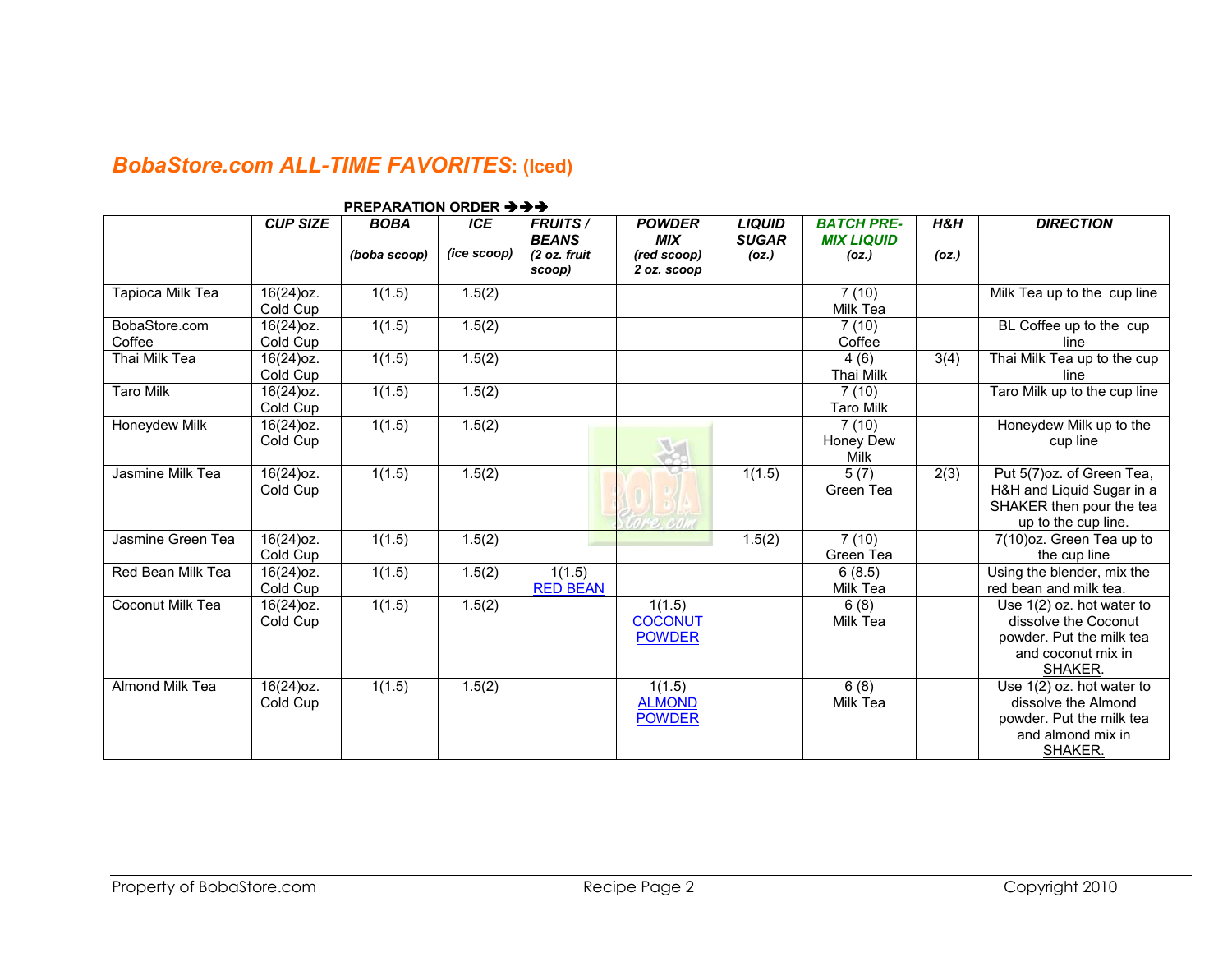### *BobaStore.com JUICE (PUT OVER BOBA AND ICE)*

|                                     | BLENDING PREP ORDER $\rightarrow \rightarrow$ |                             |                    |                                                |                                                    |                       |                                        |                                                                                               |  |  |  |  |  |
|-------------------------------------|-----------------------------------------------|-----------------------------|--------------------|------------------------------------------------|----------------------------------------------------|-----------------------|----------------------------------------|-----------------------------------------------------------------------------------------------|--|--|--|--|--|
|                                     | <b>CUP SIZE</b>                               | <b>BOBA</b><br>(boba scoop) | ICE<br>(ice scoop) | <b>FROZEN</b><br><b>FRUIT</b><br>(fruit scoop) | <b>SYRUP/</b><br><b>Fruit Concentrate</b><br>(oz.) | <b>WATER</b><br>(oz.) | <b>LIQUID</b><br><b>SUGAR</b><br>(oz.) | <b>DIRECTION</b>                                                                              |  |  |  |  |  |
| Flavored<br>Syrups with<br>Fruit    | $16(24)$ oz.<br>Cold Cup                      | 1(1.5)                      | 1(1.5)             | 2 (3) desired<br>fruit                         | 2 (3) desired fruit<br>concentrate                 | 4(6)                  | 1 (1.5)                                | Blend fruits, syrup, water<br>and liquid sugar. Pour the<br>mix drink into a cup with<br>ice. |  |  |  |  |  |
| Flavored<br>Syrups without<br>Fruit | $16(24)$ oz.<br>Cold Cup                      | 1(1.5)                      | 1(1.5)             |                                                | 3 (4.5) desired<br>fruit concentrate               | 6(9)                  | 1(1.5)                                 | Mix syrup, water and liquid<br>sugar in SHAKER. Pour<br>the mix drink into a cup with<br>ice. |  |  |  |  |  |

#### **BLENDING PREP ORDER**

# *BobaStore.com SNOW (Recipe for most flavors are same as slush. Just use smoothie mix instead of water)*

|                                   | <b>CUP SIZE</b>          | <b>BOBA</b>  | <b>ICE</b>  | <b>FROZEN</b><br><b>FRUIT</b> | <b>POWDER</b><br><b>MIX</b>                                                                        | SYRUP/<br><b>Fruit</b>                  | <b>LIQUID</b><br><b>SUGAR</b> | <b>SMOOTHIE</b><br><b>PRE-MIX</b> | <b>DIRECTION</b>                                                                                                                      |
|-----------------------------------|--------------------------|--------------|-------------|-------------------------------|----------------------------------------------------------------------------------------------------|-----------------------------------------|-------------------------------|-----------------------------------|---------------------------------------------------------------------------------------------------------------------------------------|
|                                   |                          | (boba scoop) | (ice scoop) | (fruit scoop)                 | (red scoop)<br>2 oz. scoop                                                                         | <b>Concentrate</b><br>(oz.)             | (oz.)                         | (oz.)                             |                                                                                                                                       |
| <b>BANANA MILK</b><br><b>SNOW</b> | $16(24)$ oz.<br>Cold Cup | 1(1.5)       | 1(1.5)      | (2)                           | 1(1.5)<br><b>BANANA</b><br><b>MILK</b><br><b>POWDER &amp;</b><br>1(1.5)<br>YOGURT<br><b>POWDER</b> | 1(1.5)<br><b>BANANA</b><br><b>SYRUP</b> | 0.5(1)                        | 4(6)                              | Blend the ice with fruits,<br>powder mix, syrup,<br>smoothie pre-mix and liquid<br>sugar. Pour the mix drink<br>into a cup with boba. |
| <b>SESAME</b>                     | $16(24)$ oz.<br>Cold Cup | 1(1.5)       | 1(1.5)      |                               | 1(1.5)<br><b>SESAME</b><br><b>POWDER &amp;</b><br>1(1.5)<br><b>YOGURT</b><br><b>POWDER</b>         |                                         | 0.5(1)                        | 4(6)                              | Blend the ice with, powder<br>mix, smoothie pre-mix and<br>liquid sugar. Pour the mix<br>drink into a cup with boba.                  |

# **BLENDING PREP ORDER AAA**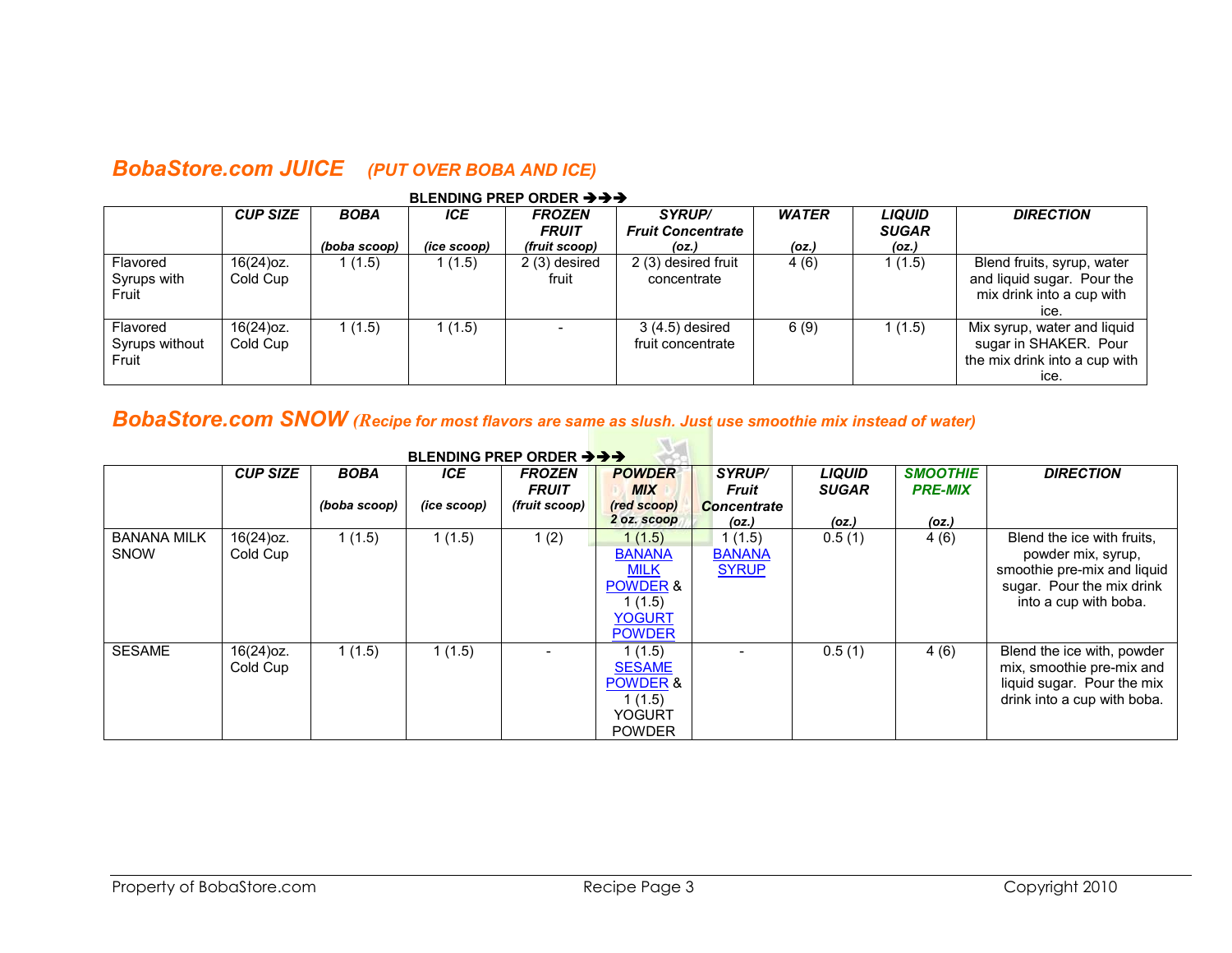### *BobaStore.com SLUSHES***:**

|                                  | <b>CUP SIZE</b>          | <b>BOBA</b>  | <b>FROZEN</b><br><b>FRUIT</b>                     | <b>ICE</b>  | <b>POWDER MIX</b>        | SYRUP/<br><b>Fruit</b>   | <b>LIQUID</b><br><b>SUGAR</b> | <b>WATER</b>             | <b>BATCH</b><br><b>PRE-MIX</b>     | $H\&H$         |
|----------------------------------|--------------------------|--------------|---------------------------------------------------|-------------|--------------------------|--------------------------|-------------------------------|--------------------------|------------------------------------|----------------|
|                                  |                          |              |                                                   | (12 oz. ice | (red scoop)              | <b>Concentrate</b>       |                               |                          | <b>LIQUID</b>                      |                |
|                                  |                          | (boba scoop) | (fruit scoop)                                     | scoop)      | 2 oz. scoop              | (oz.)                    | (oz.)                         | (oz.)                    | (oz.)                              | (oz.)          |
| <b>Strawberry</b>                | $16(24)$ oz.<br>Cold Cup | 1(1.5)       | $1(2)$ pcs.                                       | 1(1.5)      |                          | 2(3)                     | 1(1.5)                        | 2(3)                     |                                    |                |
| Peach                            | $16(24)$ oz.<br>Cold Cup | 1(1.5)       | $1(2)$ pcs.                                       | 1(1.5)      | $\blacksquare$           | 2(3)                     | 1(1.5)                        | 2(3)                     | $\overline{\phantom{0}}$           |                |
| Mango                            | $16(24)$ oz.<br>Cold Cup | 1(1.5)       | $2(3)$ chunks                                     | 1(1.5)      | $\sim$                   | 2(3)                     | 1(1.5)                        | 2(3)                     | $\blacksquare$                     |                |
| Kiwi                             | $16(24)$ oz.<br>Cold Cup | 1(1.5)       | $\overline{1(2)}$ scoops<br>or 1/8 (1/4)<br>slice | 1(1.5)      | $\blacksquare$           | 2(3)                     | 1(1.5)                        | 2(3)                     | $\blacksquare$                     |                |
| Lychee                           | $16(24)$ oz.<br>Cold Cup | 1(1.5)       | $1(2)$ pcs.<br>fresh lychee                       | 1(1.5)      |                          | 2(3)                     | 0.5(1)                        | 2(3)                     | $\overline{\phantom{0}}$           |                |
| Watermelon<br>12oz<br>(seasonal) | $16(24)$ oz.<br>Cold Cup | 1(1.5)       | 1(1.5)<br>chunks                                  | 1(1.5)      |                          | $\overline{a}$           | 1.5(2)                        | $\overline{\phantom{a}}$ | $\blacksquare$                     |                |
| <b>Green Apple</b>               | $16(24)$ oz.<br>Cold Cup | 1(1.5)       | $\blacksquare$                                    | 1(1.5)      | $O(0r^2, 0)$             | 2.5(3.5)                 | 1(1.5)                        | 2(3)                     | $\overline{a}$                     |                |
| <b>Blueberry</b>                 | $16(24)$ oz.<br>Cold Cup | 1(1.5)       | $\blacksquare$                                    | 1(1.5)      | $\blacksquare$           | 2(3)                     | 1(1.5)                        | 2(3)                     | $\overline{\phantom{0}}$           |                |
| Passion                          | $16(24)$ oz.<br>Cold Cup | 1(1.5)       | $\blacksquare$                                    | 1(1.5)      | $\blacksquare$           | 2.5(3.5)                 | 1(1.5)                        | 2(3)                     | $\blacksquare$                     | $\sim$         |
| Raspberry                        | $16(24)$ oz.<br>Cold Cup | 1(1.5)       | $\sim$                                            | 1(1.5)      | $\overline{\phantom{a}}$ | 2.5(3.5)                 | 1(1.5)                        | 2(3)                     | $\blacksquare$                     |                |
| Grape                            | $16(24)$ oz.<br>Cold Cup | 1(1.5)       | $\blacksquare$                                    | 1(1.5)      | $\overline{\phantom{a}}$ | 2.5(3.5)                 | 1(1.5)                        | 2(3)                     | $\blacksquare$                     |                |
| Taro                             | 16(24) oz.<br>Cold Cup   | 1(1.5)       |                                                   | 1(1.5)      | 3(4)                     | $\blacksquare$           | 0.5(1)                        | 3(4)                     | $\overline{\phantom{0}}$           |                |
| Honeydew                         | 16(24) oz.<br>Cold Cup   | 1(1.5)       | $\overline{a}$                                    | 1(1.5)      | 3(4)                     | $\blacksquare$           | $\overline{\phantom{a}}$      | 3.5(4.5)                 | $\blacksquare$                     | $\overline{a}$ |
| Thai                             | $16(24)$ oz.<br>Cold Cup | 1(1.5)       |                                                   | 1(1.5)      |                          | $\overline{\phantom{a}}$ |                               |                          | $4(5)$ oz Thai<br>Tea Pre-Mix      | 1.5(2)         |
| <b>Tapioca Milk</b><br>Tea       | 16(24) oz.<br>Cold Cup   | 1(1.5)       |                                                   | 1(1.5)      | $\blacksquare$           | $\blacksquare$           | 1(2)                          |                          | $5(6.5)$ oz<br>Milk Tea<br>Pre-Mix |                |

#### **BLENDING PREP ORDER**

Note: It takes 20-25 seconds to blend the drinks using a Vita-Mix Blender.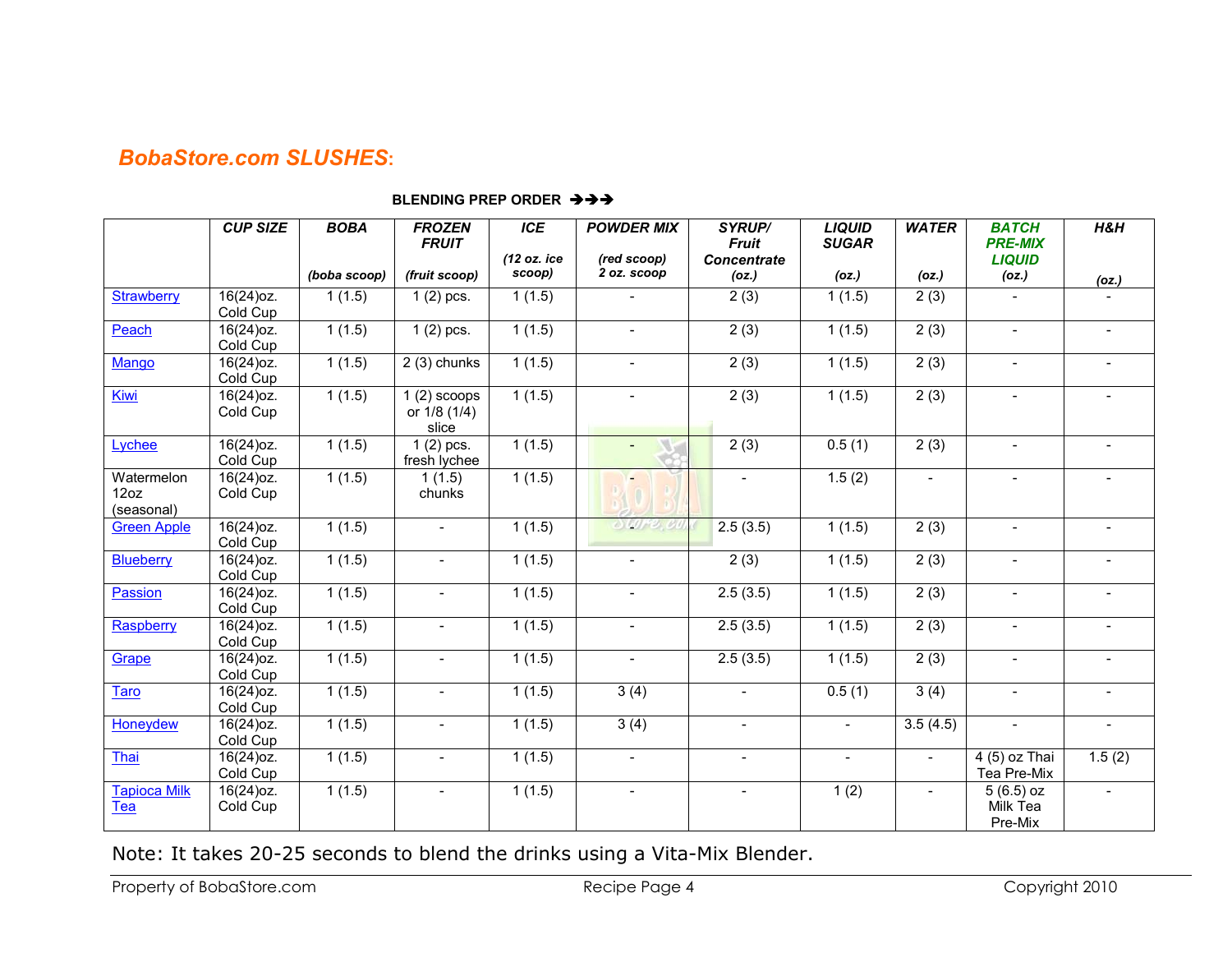### *BobaStore.com SMOOTHIES***:**

*---Amount of Smoothie base required may vary depending on the condition of the ice cream---* 

| BLENDING PREP ORDER ラララ |                                     |                                                 |                                             |                                         |                                         |                                            |                              |  |  |  |  |
|-------------------------|-------------------------------------|-------------------------------------------------|---------------------------------------------|-----------------------------------------|-----------------------------------------|--------------------------------------------|------------------------------|--|--|--|--|
| Fruit #1 - Fruit #2     | <b>Fruit #1</b><br>2oz./fruit scoop | <b>Fruit #2</b><br>2oz./fruit scoop             | <b>POWDER</b><br>(red scoop)<br>2 oz. scoop | Fruit #1<br><b>Concentrate</b><br>(oz.) | Fruit #2<br><b>Concentrate</b><br>(oz.) | <b>Smoothie</b><br><b>Pre-Mix</b><br>(oz.) | Ice/cup<br>(8oz.cup)         |  |  |  |  |
| Strawberry-Banana       | $1(1.5)$ scoop<br>Strawberry        | $\frac{1}{2}$ ( $\frac{3}{4}$ ) scoop<br>Banana |                                             | 1(1.5) Strawberry                       | 1(1.5) Banana                           | $2(3)$ oz.                                 | $1\frac{3}{4}(2\frac{1}{4})$ |  |  |  |  |
| Strawberry-Kiwi         | $1(1.5)$ scoop<br>Strawberry        | $1(1.5)$ scoop<br>Kiwi                          |                                             | 1(1.5) Strawberry                       | 1(1.5) Kiwi                             | $2(3)$ oz.                                 | $1\frac{3}{4}(2\frac{1}{4})$ |  |  |  |  |
| Peach-Mango             | $1(1.5)$ scoop<br>Peach             | $1(1.5)$ scoop<br>Mango                         |                                             | 1(1.5) Peach                            | 1(1.5) <b>Mango</b>                     | $2(3)$ oz.                                 | $1\frac{3}{4}(2\frac{1}{4})$ |  |  |  |  |
| Peach-Kiwi              | $1(1.5)$ scoop<br>Peach             | $1(1.5)$ scoop<br>Kiwi                          |                                             | 1(1.5) Peach                            | 1(1.5) Kiwi                             | $2(3)$ oz.                                 | $1\frac{3}{4}(2\frac{1}{4})$ |  |  |  |  |
| Berry-Pineapple         | $1(1.5)$ scoop<br>Strawberry        | $1(1.5)$ scoop<br>Pineapple                     |                                             | 1(1.5) Strawberry                       | 1(1.5) Pineapple                        | $2(3)$ oz.                                 | $1\frac{3}{4}(2\frac{1}{4})$ |  |  |  |  |
| Pina - Colada           | $1(1.5)$ scoop<br>Pineapple         |                                                 | 2(3)<br>Coconut                             | 1.5(2) Pineapple                        | $***$                                   | $2(3)$ oz.                                 | $1\frac{3}{4}(2\frac{1}{4})$ |  |  |  |  |
| <b>Blueberry Colada</b> | $1(1.5)$ scoop<br>Pineapple         |                                                 | 1.5(2)<br>Coconut                           | 1(1.5) Pineapple                        | 1(1.5) Blueberry                        | $2(3)$ oz.                                 | $1\frac{3}{4}(2\frac{1}{4})$ |  |  |  |  |
| Blueberry-Banana        | $***$                               | $\frac{1}{2}$ ( $\frac{3}{4}$ ) scoop<br>Banana |                                             | 1.5(2) Blueberry                        | 1(1.5) Banana                           | $2(3)$ oz.                                 | $1\frac{3}{4}(2\frac{1}{4})$ |  |  |  |  |

#### **BLENDING PREP ORDER**

### *BobaStore.com SHAKES:*

#### **BLENDING PREP ORDER**

|                                | <b>CONCENTRATE</b> | <b>Smoothie Pre- Mix</b> | Ice/cup            | <i><b>Ice cream</b></i> | <b>Other</b>               |
|--------------------------------|--------------------|--------------------------|--------------------|-------------------------|----------------------------|
|                                | (oz.)              | (oz.)                    | (8oz, cup)         | / scoop                 |                            |
| Mocha (3/4 oz pump/jigger)     | 1.5(2) chocolate   | 3(4)                     | $1\frac{1}{2}$ (2) | 2(3)                    | $1(1.5)$ oz espresso shot  |
|                                |                    |                          |                    |                         | (1/2 long shot/short shot) |
| Vanilla                        | 1(1.5) vanilla     | 3(4)                     | $1\frac{1}{2}$ (2) | 2(3)                    | ***                        |
| Strawberry                     | 2(3) strawberry    | 3(4)                     | $1\frac{1}{2}$ (2) | 2(3)                    | 1 pc fruit optional        |
| Blueberry                      | 2(3) blueberry     | 3(4)                     | $1\frac{1}{2}$ (2) | 2(3)                    | 1 pc fruit optional        |
| Chocolate (3/4 oz pump/jigger) | 1.5(2) chocolate   | 3(4)                     | $1\frac{1}{2}$ (2) | 2(3)                    | $***$                      |
| Mango                          | 2(3) <u>mango</u>  | 3(4)                     | $1\frac{1}{2}$ (2) | 2(3)                    | 1 pc fruit optional        |
| Oreo                           | 1(1.5) vanilla     | 3(4)                     | $1\frac{1}{2}$ (2) | 2(3)                    | 1(2) Oreo (blend last)     |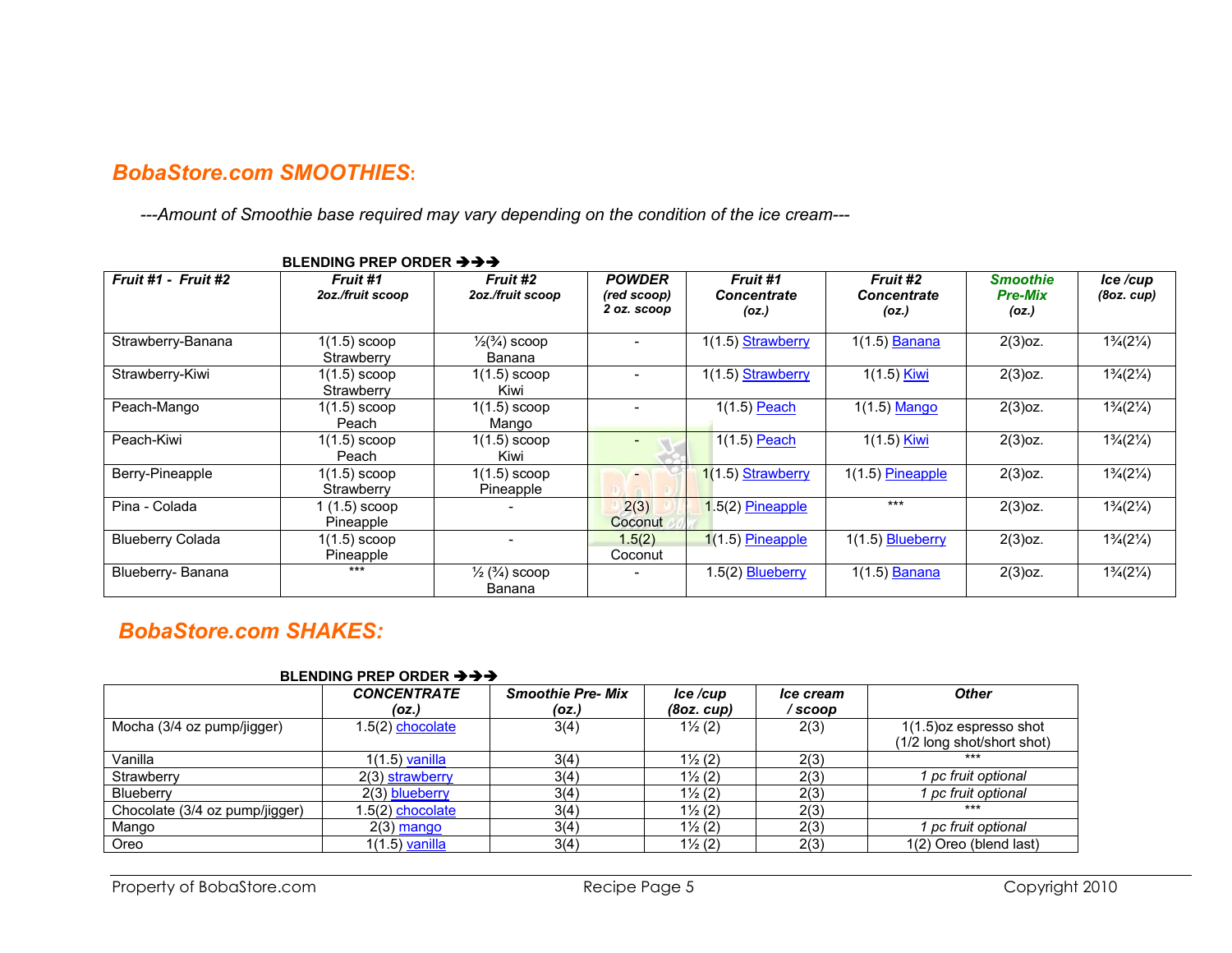### *BobaStore.com FRAPPS:*

|                      | <b>CUP SIZE</b> | <b>Smoothie</b> | <b>Milk</b>    | Water                    | <b>Concentrate</b> | <b>ICE</b>         | <b>POWDER MIX</b>                 | <b>ICE CREAM</b>         | <b>Other</b> |
|----------------------|-----------------|-----------------|----------------|--------------------------|--------------------|--------------------|-----------------------------------|--------------------------|--------------|
|                      |                 | <b>Pre-Mix</b>  | (oz.)          | (oz.)                    | /Syrup             | (8oz, cup)         | (red scoop)                       | /scoop                   |              |
|                      |                 | (oz.)           |                |                          | (oz.)              |                    |                                   |                          |              |
| Mocha (3/4 oz        | 16(24) oz.      |                 |                | 2(3)                     | 1(1.5)             | $2\frac{1}{4}$ (3) | 2(2.5)                            | $\overline{\phantom{0}}$ | $***$        |
| pump)                | Cold Cup        |                 |                |                          | chocolate          |                    | <b>Mocha Frapp</b>                |                          |              |
| Caramel (3/4 oz      | 16(24) oz.      |                 |                | 2(3)                     | 1(1.5)             | $2\frac{1}{4}(3)$  | 2(2.5)                            | $\overline{\phantom{a}}$ | $***$        |
| pump)                | Cold Cup        |                 |                |                          | caramel            |                    | <b>Mocha Frapp</b>                |                          |              |
| Vanilla              | $16(24)$ oz.    |                 |                | 2(3)                     | $1(1.5)$ oz.       | 2(3)               | 1(1.5)                            | 1(1.5)                   | $***$        |
|                      | Cold Cup        |                 |                |                          | vanilla syrup      |                    | <b>Mocha Frapp</b>                |                          |              |
| Green Tea            | 16(24) oz.      | 3(4)            |                | $\overline{\phantom{0}}$ |                    | 1.5(2)             | $1\frac{1}{4}$ (1 $\frac{1}{2}$ ) | 2(3)                     | $***$        |
|                      | Cold Cup        |                 |                |                          |                    |                    | Green.Tea                         |                          |              |
|                      |                 |                 |                |                          |                    |                    | Frapp                             |                          |              |
| Mint Chocolate       | 16(24) oz.      | 3(4)            |                |                          |                    | 2(3)               | 1(1.5)                            | 1(1.5)                   | $1(2)$ Oreo  |
|                      | Cold Cup        |                 |                |                          | <b>All Card</b>    |                    | Mint.choco.                       |                          |              |
| Coconut Frapp        | $16(24)$ oz.    | 3.5(4.5)        |                | $\overline{\phantom{0}}$ | $\bigtriangledown$ | $2\frac{1}{4}(3)$  | 2(2.5)                            | $1(1.5)$ French          | $***$        |
|                      | Cold Cup        |                 |                |                          |                    |                    | <b>Mocha Frapp</b>                | Vanilla or               |              |
|                      |                 |                 |                |                          |                    |                    | and $1(1.5)$                      | Coconut Ice              |              |
|                      |                 |                 |                |                          |                    |                    | Coconut                           | Cream                    |              |
|                      |                 |                 |                |                          |                    |                    | Powder                            |                          |              |
| Almond Frapp         | 16(24) oz.      | 3.5(4.5)        |                |                          |                    | $2\frac{1}{4}(3)$  | 2(2.5)                            | $1(1.5)$ French          | $***$        |
|                      | Cold Cup        |                 |                |                          |                    |                    | <b>Mocha Frapp</b>                | Vanilla or               |              |
|                      |                 |                 |                |                          |                    |                    | and $1(1.5)$                      | Almond Ice               |              |
|                      |                 |                 |                |                          |                    |                    | <b>Almond Powder</b>              | Cream                    |              |
| Chai Frapp           | 16(24) oz.      |                 | 3.5(4.5)       | $\overline{\phantom{0}}$ | $\blacksquare$     | 2(3)               | 1(1.5)                            | 1(1.5)                   |              |
|                      | Cold Cup        |                 |                |                          |                    |                    | Chai                              |                          |              |
| White Chocolate (3/4 | $16(24)$ oz.    |                 | $\blacksquare$ | 2(3)                     | $1(1.5)$ white     | $2\frac{1}{4}(3)$  | 2(2.5)                            | $\sim$                   | $***$        |
| oz pump)             | Cold Cup        |                 |                |                          | chocolate          |                    | <b>Mocha Frapp</b>                |                          |              |

#### **BLENDING PREP ORDER**  $\rightarrow \rightarrow$

### *FUSION ICED TEA***:**

#### **PREPARATION ORDER**

|                        | Use cocktail<br>shaker | Scoop of | 2(3) oz Concentrate | 10(14)oz. Green Tea | Shake & pour into cold<br>cup without Ice | Add approx. $1(1.4)$<br>scoops of Ice to fill |
|------------------------|------------------------|----------|---------------------|---------------------|-------------------------------------------|-----------------------------------------------|
| <b>FUSION ICED TEA</b> |                        | Ice      |                     |                     |                                           | up cup                                        |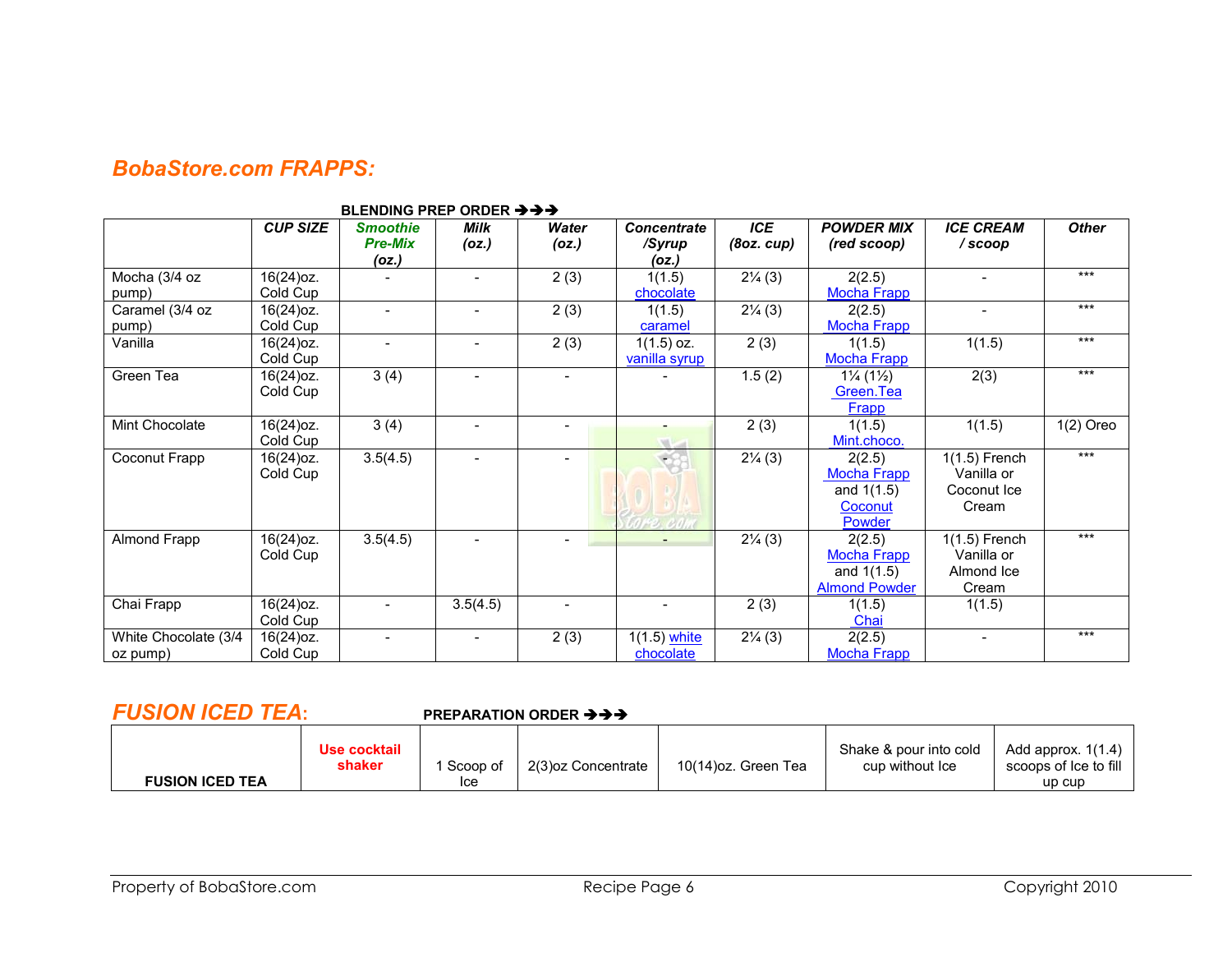### *BobaStore.com SHAVED ICE***:**

#### **House Favorite**

- 1. Fill the serving cup with shaved ice up to  $\frac{1}{2}$  of the cup.
- 2. Following the ingredients preparation order; Add 1 oz. of Coffee, 1 scoop of BobaStore.com Red Bean, 1 scoop of Fruit Cocktail, 4-5 pcs of Pineapple chunks, 2-3 pieces Lychee Fruit, 1 scoop of Lychee Coconut Jelly.
- 3. Add 1 fl.oz. of Half & Half and 1 fl.oz. of Condensed Milk.
- 4. Finally, add 1 scoop of cooked tapioca balls.

#### **Mango Supreme**

- 1. Fill the serving cup with shaved ice up to  $\frac{3}{4}$  of the cup.
- 2. Add 2 fl.oz. of **BobaStore.com Mango Syrup** spread on the top of shaved ice.
- 3. Add diced fresh mango up to 1/4 of the shaved ice cup.
- 4. Topped with 1 fl.oz. of Half & Half & 1 fl.oz. of condensed mi<mark>lk. (tapioca balls a</mark>re optional)

#### **Fruitti Delight**

- 1. Fill the serving cup with shaved ice up to  $\frac{1}{2}$  of the cup.
- 2. Put 1 scoop of Vanilla Ice Cream on the top of the shaved ice.
- 3. Following the ingredients preparation order; Add 1/3 of Sliced Fresh Banana, ½ Sliced Kiwi, 3 pieces of Strawberry, 4-5 Pineapple Chunks and 1 Scoop of Red Bean spread evenly on top.
- 4. Add 1 fl.oz. of Condensed Milk & 1 fl.oz. of Half & Half.
- 5. Add 1 scoop of tapioca balls.

Store, com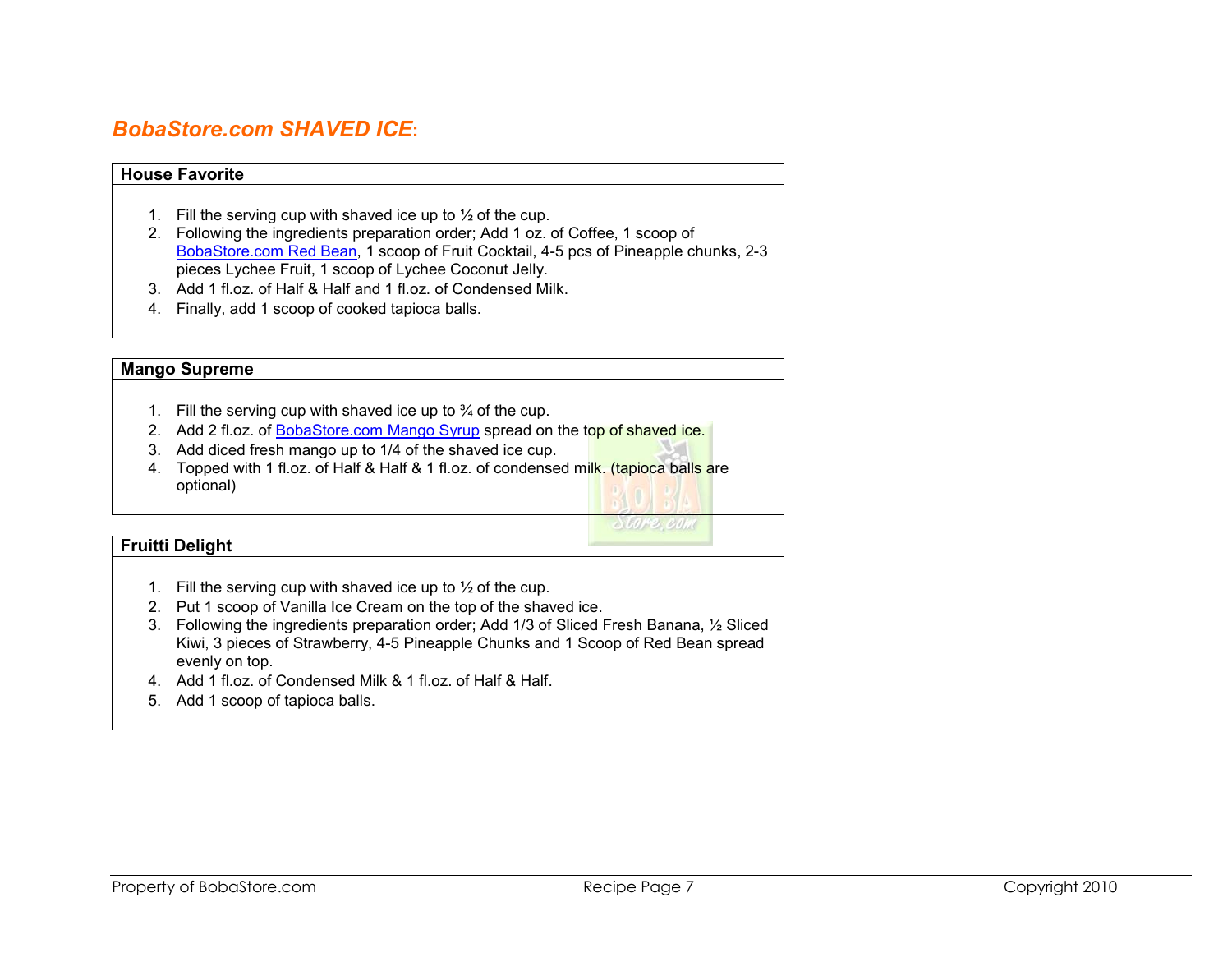# **BATCH RECIPE & PREPARATION**

**(PRE-MIX LIQUID / KITCHEN COOKED)**

## **BobaStore.com Tapioca Balls (FULL BATCH)**

1. Using a 10qt. rice cooker, boil 8 qt-measuring cup of water with its lid on to cook 2.25 qt-measuring cup of BobaStore.com tapioca balls. (For a half batch recipe: 7qt-measuring cup of water for 1.125 tapioca balls)

2. When the water starts to boil, put required amount of raw tapioca balls into the boiling water slowly.

3. Using a BobaStore.com Wooden Laddle, stir tapioca balls a few times so it won't stick to one another.

4. Wait a few minutes until tapioca balls boil again.

5. Once the tapioca balls start to boil, set the timer for 30 minutes and put the lid back on.

6. Stir tapioca balls every 5 minutes to make sure that the tapioca balls won't stick to one another.

7. After 30 minutes of cooking, stir tapioca balls for the last time, then **unplug the power cord of the rice cooker**.

8. Rest it for 30 minutes without opening the lid or stirring the tapioca balls.

#### 9. **Prepare the sauce.**

• Using a NSF container, put 12oz-measuring cup <mark>of dark b</mark>rown sugar + 1/2 qt-measuring cup of boiling water + 2 fl.oz. of honey.

(For a half batch recipe: 6 oz-measuring cup of dark brown sugar  $+1/4$  qt-measuring cup of hot water  $+1$  fl.oz. of honey)

- 10. Stir the prepared sauce until the dark brown sugar & honey are completely dissolved in the hot water.
- 11. After 30 minutes of resting the tapioca balls in the cooker, transfer the completely cooked tapioca balls into a Stainless steel colander to wash them with cold running water.
- 12. Continuously wash them with cold running water until the tapioca balls cool down and become chewy. (Warning: Do not use ice to expedite the cooling procedure of tapioca balls!)
- 13. Transfer and mix up tapioca balls with prepared sauce thoroughly in the tapioca container.
- 14. Ready to serve. Tapioca balls are best served within 4 hours after cooking.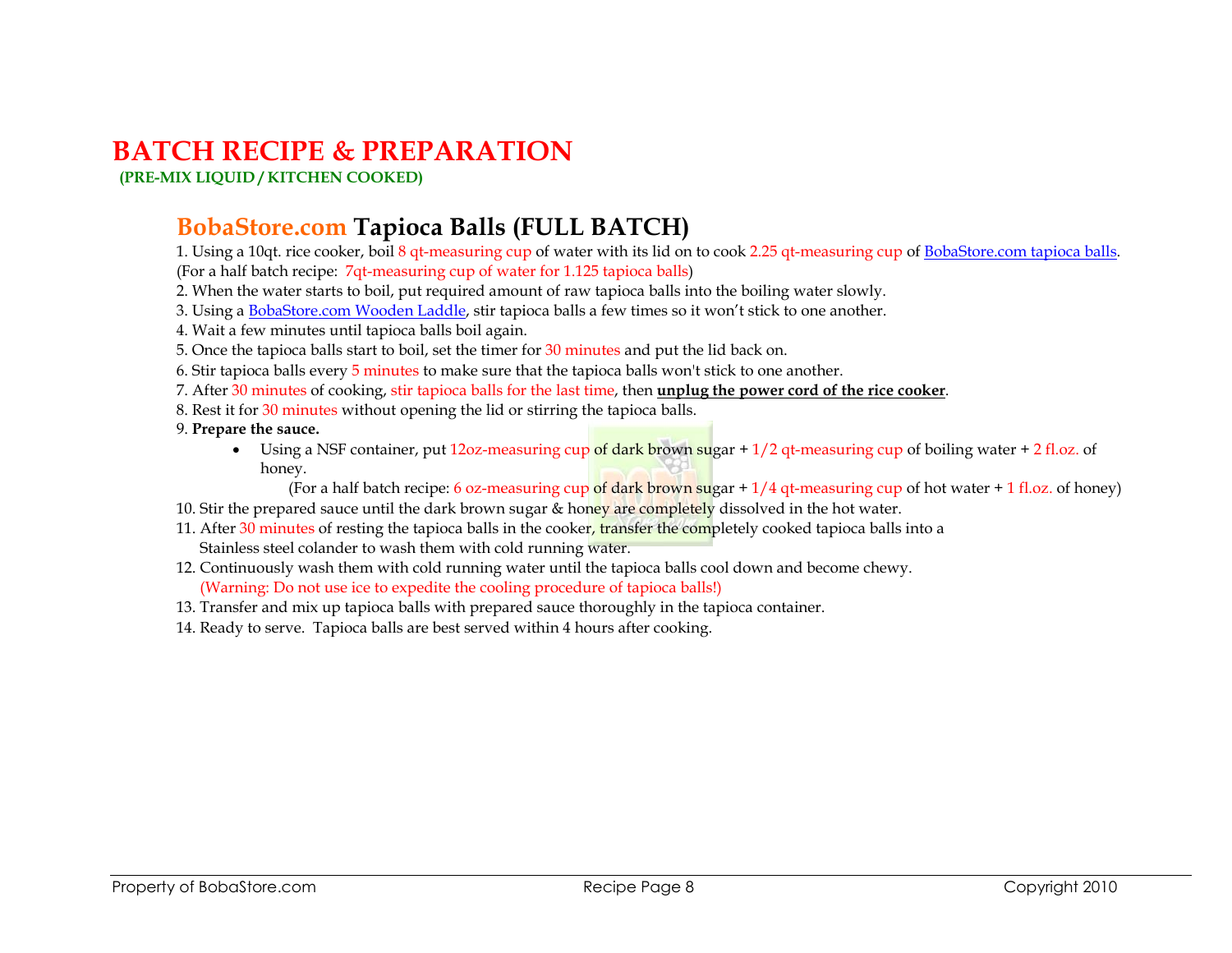# **BobaStore.com Milk Tea Pre-Mix (FULL BATCH)**

1. Pour 1 qt-measuring cup of BobaStore.com Golden Tea leaves into the tea bucket #1.

- 2. Put 7 qt-measuring cup of boiling water into bucket #1, which contains the Golden Tea Leaves.
- 3. Stir up the tea leaves in the tea bucket #1.
- 4. Set the timer for 17 minutes to brew tea leaves.
- 5. Pour 3 qt-measuring cup of BobaStore.com Milk Tea Mix into a separate tea bucket #2.
- 6. After 17 minutes of brewing the golden tea leaves, place the BobaStore.com Stainless steel tea filter on bucket #2, which contains the milk tea mix.
- 7. Pour in brewed tea from bucket #1 into bucket #2 through the stainless steel filter.
- 8. Stir thoroughly until milk tea mix is completely dissolved in the brewed tea.
- 9. Put 6 qt-measuring cup of ice (preferably cube ice) into bucket #2.
- 10. Stir thoroughly until ice is completely dissolved.
- 11. Remove any bubbles or remaining tea leaves if necessary.
- 12. Store in a 2qt. pitcher with lid and keep it refrigerated.
- 13. Pre-mix Milk Tea is best served within 5 days after preparation.

## **BobaStore.com Thai Tea Pre-Mix (FULL BATCH)**

- 1. Pour 3 qt-measuring cup of BobaStore.com Thai tea Mix into tea bucket #1.
- 2. Put 8 qt-measuring cup of boiling water into tea bucket #1.
- 3. Stir up the Thai tea mix/leaves in tea bucket #1.
- 4. Set the BobaStore.com timer for 6 hours to brew.

5. After 6 hours, prepare an empty bucket #2 and place the BobaStore.com Cotton Filter Stock Strainer with the stainless steel filter over the bucket #2.

6. Pour completely brewed Thai Tea Mix from bucket #1 into the prepared bucket #2. Filter out the tea leaves thoroughly by using a cotton filter stock strainer.

7. Store in a 2qt. pitcher with lid and keep it refrigerated.

- 8. Ready to serve with appropriate amount of **Half & Half** following the individual recipe guide.
- 9. Pre-mix Thai Tea is best served within 5 days after preparation.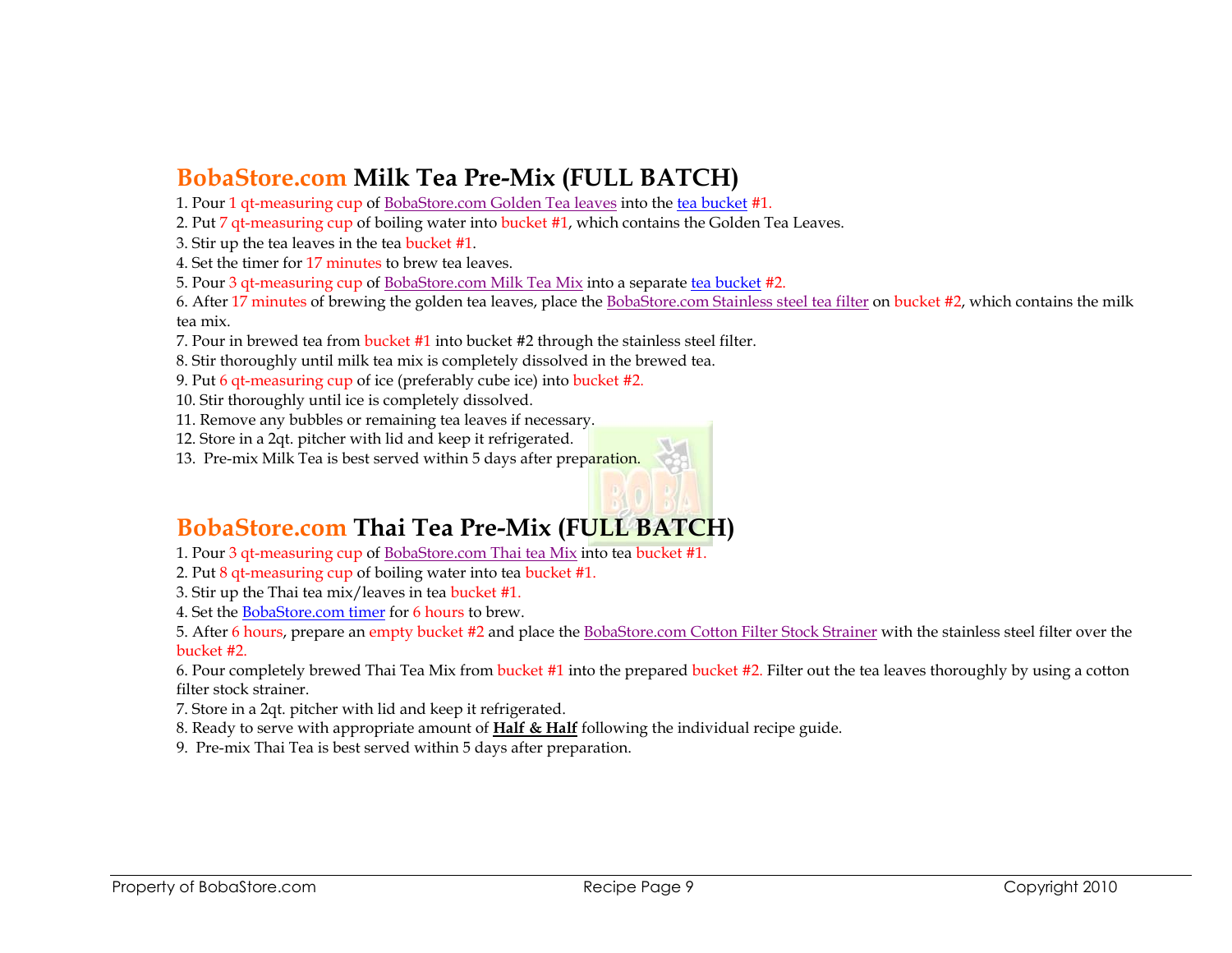# **BobaStore.com Taro Milk Tea Pre-Mix (HALF BATCH)**

- 1. Pour 1.5 qt-measuring cup. of BobaStore.com Taro Mix in a tea bucket.
- 2. Put 1.75 qt-measuring cup of hot water (more than 170 degrees  $\overline{F}$ ) into the bucket with Taro Mix.
- 3. Stir until the Taro mix powder is dissolved.
- 4. Add 5 qt-measuring cup of ice into the bucket.
- 5. Stir until the ice melts.
- 6. Store in a 2qt. pitcher with lid and keep it refrigerated.
- 7. Pre-mix Taro Milk Tea is best served within 5 days after preparation.

### **BobaStore.com Honeydew Milk Pre-Mix (HALF BATCH)**

- 1. Pour 1.5 qt-measuring cup of BobaStore.com Honeydew Mix into a tea bucket.
- 2. Put 1.75 qt-measuring cup of hot water (more than 170 degrees) into the bucket.
- 3. Stir until the Honeydew mix powder is dissolved.
- 4. Add 4 qt-measuring cup of ice into the bucket.
- 5. Stir until the ice melts.
- 6. Store in a 2qt. pitcher with lid and keep it refrigerated.
- 7. Pre-mix Honeydew Milk Tea is best served within 5 days after preparation.

# **BobaStore.com Coffee Pre-Mix (HALF BATCH)**

- 1. Pour 1.5 qt-measuring cup of BobaStore.com Coffee Mix into a bucket.
- 2. Put 4 fl.oz. of condensed milk into the bucket.
- 3. Put 1.5 qt-measuring cup of hot **BobaStore.com Brewed Coffee (BOLD) or ANY BREWED "BOLD" COFFEE** into the bucket.
- 4. Add 1.5 qt-measuring cup of hot water (more than 170 degrees) into the bucket.
- 5. Stir until the Coffee Mix powder is dissolved.
- 6. Add 3 qt-measuring cup of ice into the bucket.
- 7. Stir until the ice melts.
- 8. Store in a 2qt. pitcher with lid and keep it refrigerated.
- 9. Pre-mix Coffee is best served within 5 days after preparation.